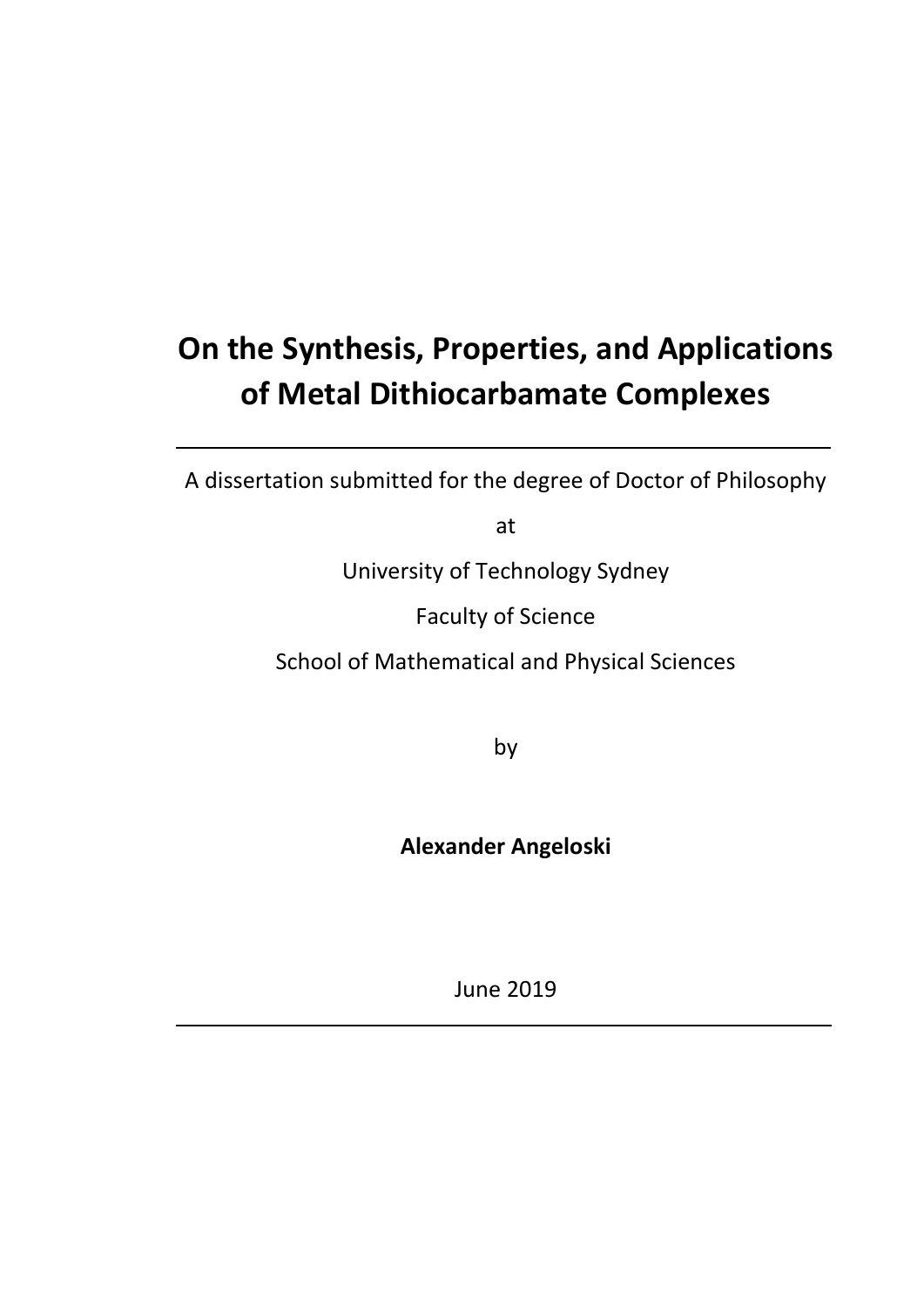### <span id="page-1-0"></span>Certificate of Original Authorship

I, Alexander Angeloski declare that this thesis by publication, is submitted in fulfilment of the requirements for the award of Doctor of Philosophy, in the School of Mathematical and Physical Sciences at the University of Technology Sydney.

This thesis by publication is wholly my own work unless otherwise referenced or acknowledged. In addition, I certify that all information sources and literature used are indicated in the thesis.

This document has not been submitted for qualifications at any other academic institution. This research is supported by the Australian Government Research Training Program.

Signature of Candidate:

Production Note: Signature removed prior to publication.

Date: 17-6-2019

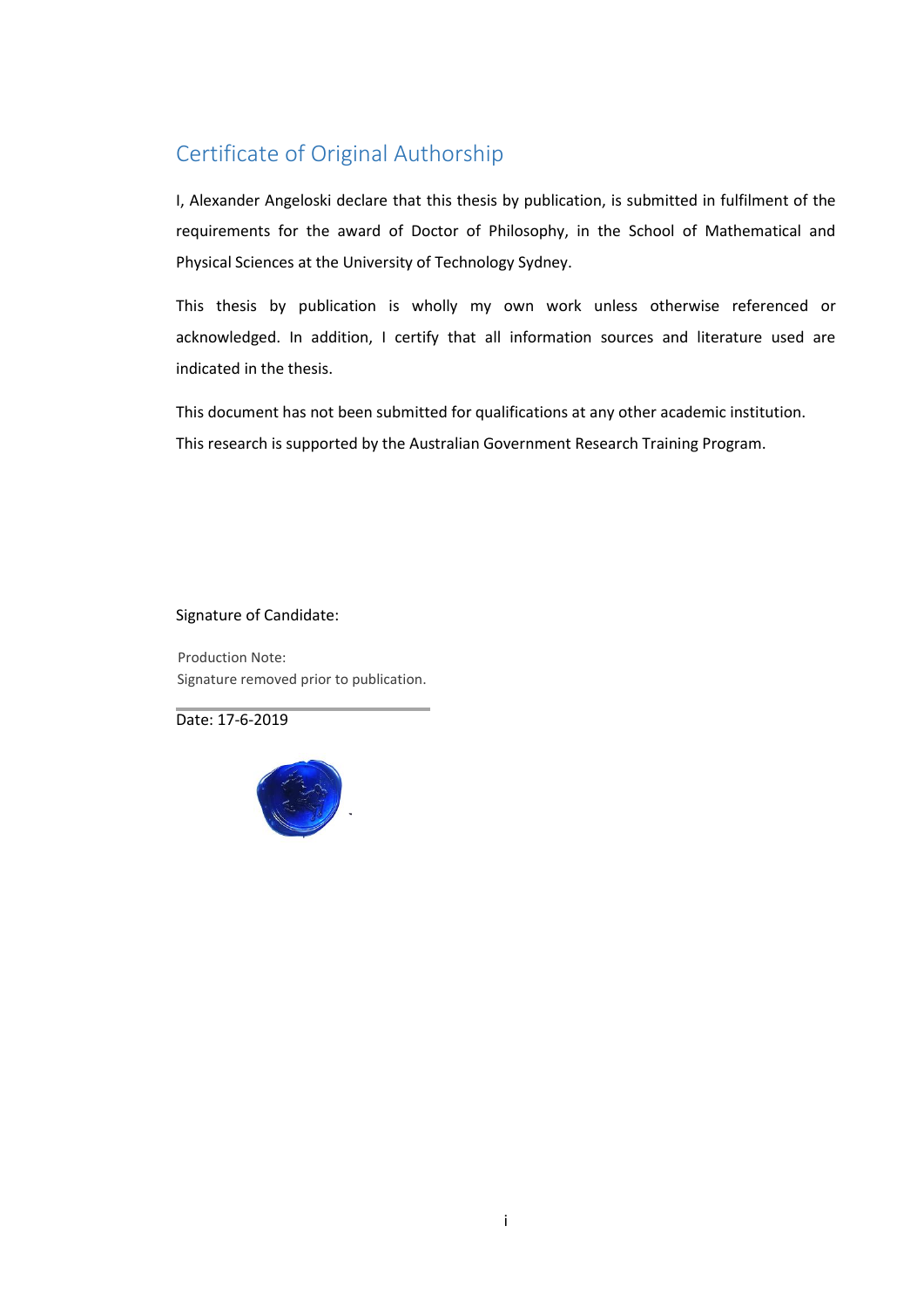#### <span id="page-2-0"></span>Acknowledgements

This PhD project and resultant dissertation are a testament to the rigorous nature of science. In my quest to uncover a new understanding, and my personal growth, I have not walked alone. Undoubtedly this work would not be possible without the assistance and guidance from many individuals. The list of supporters is endless, and regrettably I cannot list them all, for fear I will accidently overlook some key supporter and bring endless shame to myself. With this in mind, I sincerely thank all of you who have provided assistance to me over the years, from the faceless figures to the omnipresent ones.

First and foremost I express my endless gratitude towards my supervisory panel; Assoc. Prof. Andrew McDonagh, Prof. Michael Cortie, and Dr. Tristan Rawling, who have each in their own way provided the gift of knowledge to me. As a whole, my three supervisors have guided me through the darkness and into the light, as my guides in the Divine Comedy. Next, I would like to thank my family, who have always supported me throughout my life and studies.

Of equal importance are my close friends and collaborators within UNSW; Dr. James Hook, and Dr. Mohan Bhadbhade. Indeed, my entire research project would not have been possible without the assistance of UNSW due to access to instruments and expertise that are not endemic to UTS. These two great minds not only provided access, but also continued support, guidance and intellectual stimulation.

I also thank one of my closest of friends and supporters, Dr. Ronald Shimmon. He has been the most supportive of managers (indeed this research was performed whilst simultaneously managing the materials science research laboratory spaces 3 days a week!). Last but not least, I wish to thank the ANSTO for access to its wonderful instruments, both at the Australian Synchrotron in Melbourne and the OPAL nuclear reactor at Lucas Heights.

ii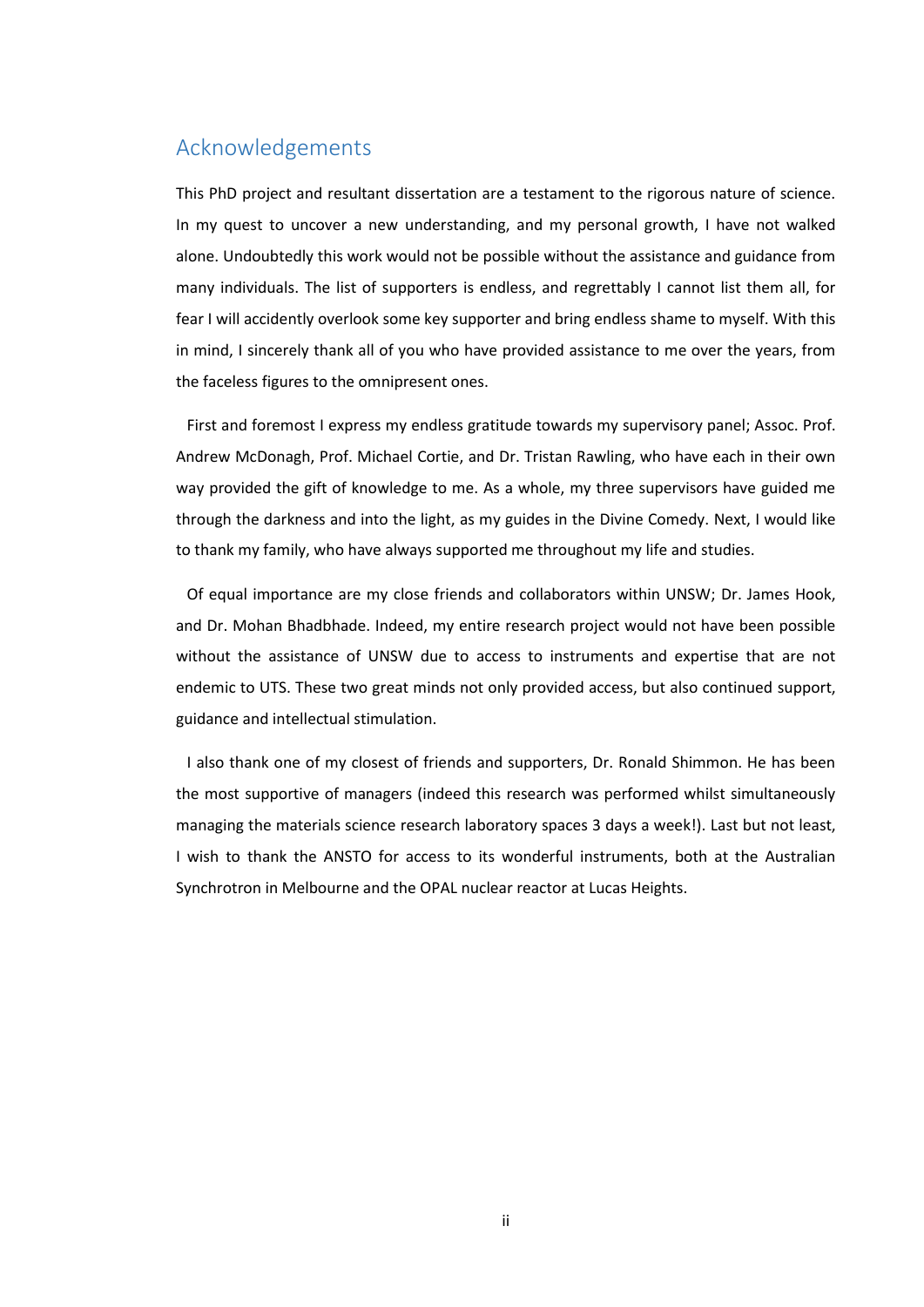#### <span id="page-3-0"></span>Publications arising from this work

- 1. A. Angeloski, A.T. Baker, M. Bhadbhade, A.M. McDonagh, "Bis( $\kappa^2$ S,S'di(isopropyl)dithiocarbamato)nickel(II): Anagostic C-H···Ni interactions and physical properties", *Journal of Molecular Structure*, 2016, 1113, 127-132
- 2. A. Angeloski, J.M. Hook, M. Bhadbhade, A.T. Baker, A.M. McDonagh, "Intramolecular H···S interactions in metal di(isopropyl) dithiocarbamate complexes", *CrystEngComm*, 2016, 18, 7070-7077
- 3. A. Angeloski, A.R. Gentle, J.A. Scott, M.B. Cortie, J.M. Hook, M.T. Westerhausen, M. Bhadbhade, A.T. Baker, A.M. McDonagh, "From Lead(II) Dithiocarbamate Precursors to a Fast Response PbS Positive Temperature Coefficient Thermistor", *Inorganic Chemistry*, 2018, 57, 2132-2140
- 4. J.A. Scott, A. Angeloski, I. Aharonovich, C.J. Lobo, A.M. McDonagh, M. Toth, "In situ study of the precursor conversion reactions during solventless synthesis of Co<sub>9</sub>S<sub>8</sub>, Ni<sub>3</sub>S<sub>2</sub>, Co and Ni nanowires", *Nanoscale*, 2018, 10, 15669-15676
- 5. A. Angeloski, M.B. Cortie, J.A. Scott, D.M. Bordin, A.M. McDonagh, "Conversion of single-crystals of a nickel(II) dithiocarbamate complex to nickel sulfide crystals", *Inorganica Chimica Acta*, 2019, 487, 228-233
- 6. A. Angeloski, A. Rawal, M. Bhadbhade, J.M. Hook, R.W. Schurko, A.M. McDonagh, "An Unusual Mercury(II) Diisopropyldithiocarbamate Coordination Polymer", *Crystal Growth and Design,* 2019, 19, 1125-1133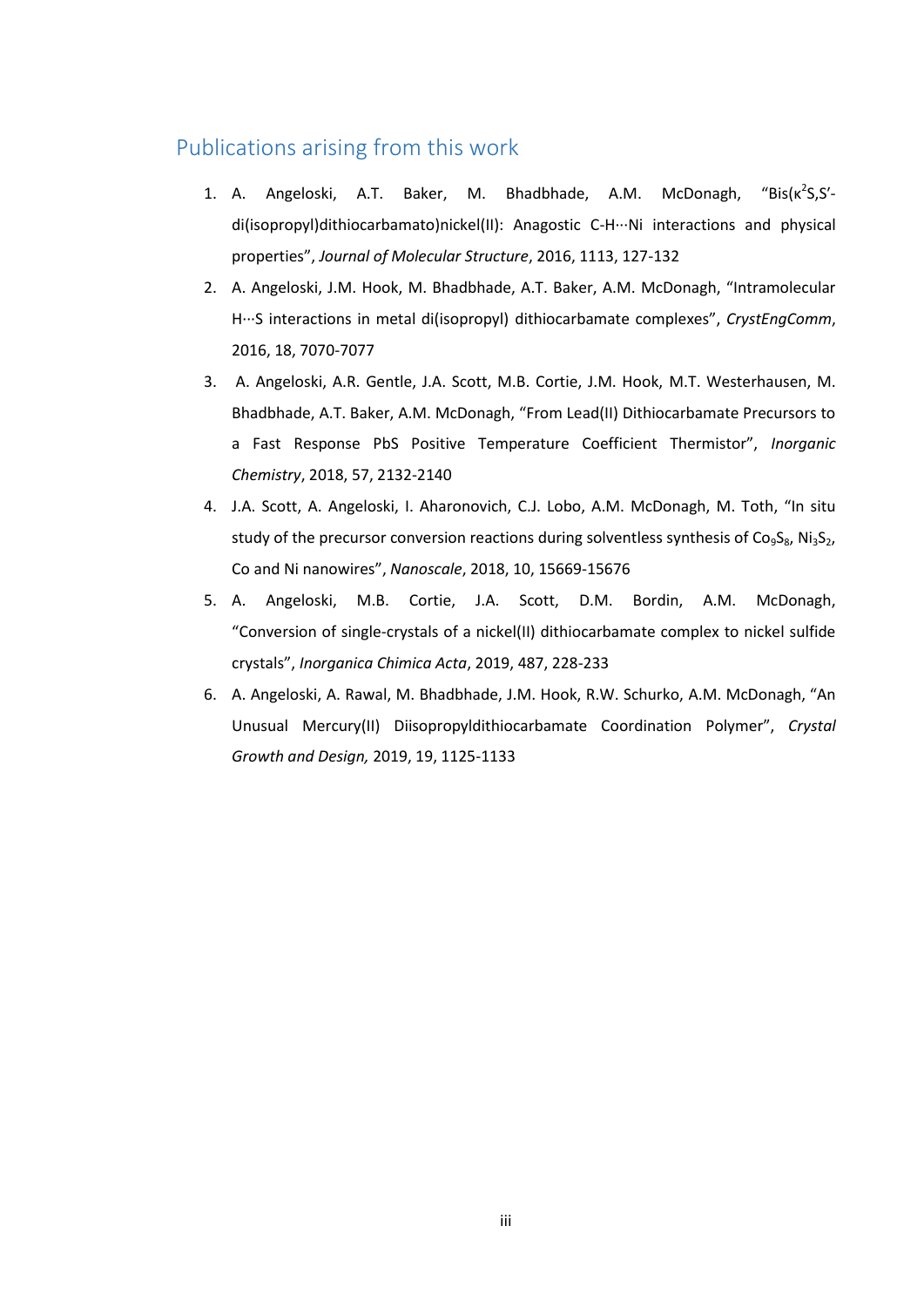## Table of Contents

| Chapter 2: Bis(k <sup>2</sup> S,S'-di(isopropyl)dithiocarbamato)nickel(II): Anagostic C-H···Ni interactions |  |
|-------------------------------------------------------------------------------------------------------------|--|
| Chapter 3: Conversion of single-crystals of a nickel(II) dithiocarbamate complex to nickel                  |  |
| Chapter 4: From Lead(II) Dithiocarbamate Precursors to a Fast Response PbS Positive                         |  |
| Chapter 5: Intramolecular HS interactions in metal di-(isopropyl)dithiocarbamate complexes                  |  |
|                                                                                                             |  |
| Chapter 6: An Unusual Mercury(II) Diisopropyldithiocarbamate Coordination Polymer  47                       |  |
|                                                                                                             |  |
|                                                                                                             |  |
|                                                                                                             |  |
|                                                                                                             |  |
|                                                                                                             |  |
|                                                                                                             |  |
|                                                                                                             |  |
|                                                                                                             |  |
|                                                                                                             |  |
|                                                                                                             |  |